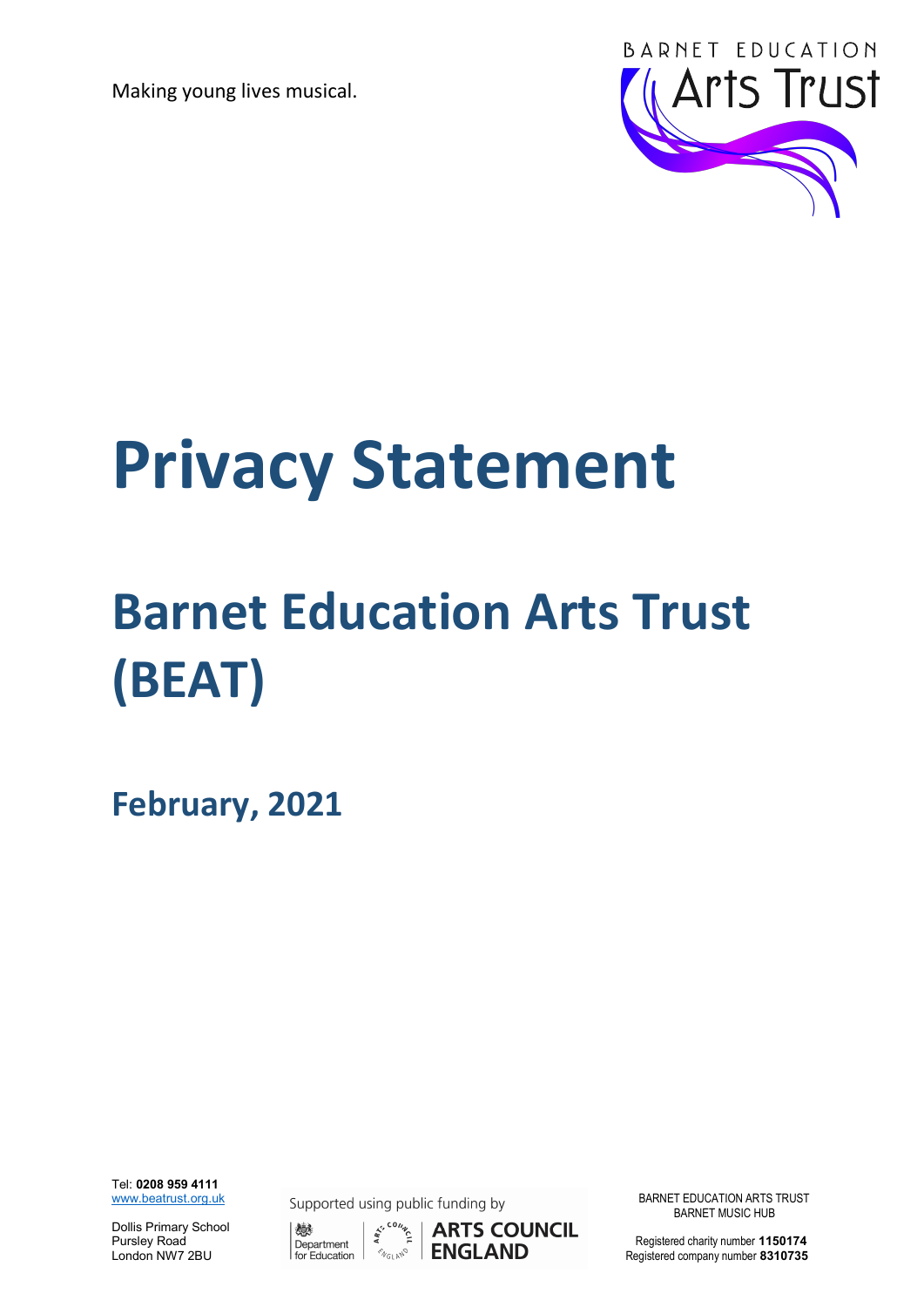

Barnet Education Arts Trust is a registered charity providing musical education for young people in the London Borough of Barnet. BEAT is committed to protecting you and your child's privacy and personal data. The purpose of this privacy statement is to:

- Explain how BEAT collects, uses and shares personal data
- Provide information about privacy
- Provide information about retention periods
- Inform you of your rights

Personal data is information that relates to an identified or identifiable individual. To 'process' or 'processing' means any use of personal data including, transferring, collecting, recording, storing, using, analysing, combining, disclosing or deleting it.

It is important that you read this Privacy Statement, together with any other privacy information that BEAT may provide on specific occasions when BEAT is collecting or processing personal data, so that you are aware of how and why BEAT is using such data.

#### The categories of data that we collect and process are:

- Basic details about you, such as name, address, email address and telephone number
- Child's name, gender, DOB, instrument, grade, school, class, BEAT activities and attendance
- Medical information about your child
- Free school meals eligibility, SEN and if your child is a member of the LAC scheme
- Your bank details and records of financial transactions to pay for the service

#### Why we collect and process this information

- To ensure that we fulfil our legal obligations (Safeguarding and Health and Safety)
- To support pupil learning
- To contact you when we need to, which could be about your child's musical progression, billing for lessons, hire of a musical instrument or you and/or your child's attendance at BEAT activities
- To obtain feedback about our services
- To celebrate your child's progress

Tel: 0208 959 4111

Dollis Primary School

www.beatrust.org.uk Supported using public funding by BARNET EDUCATION ARTS TRUST



Registered company number 8310735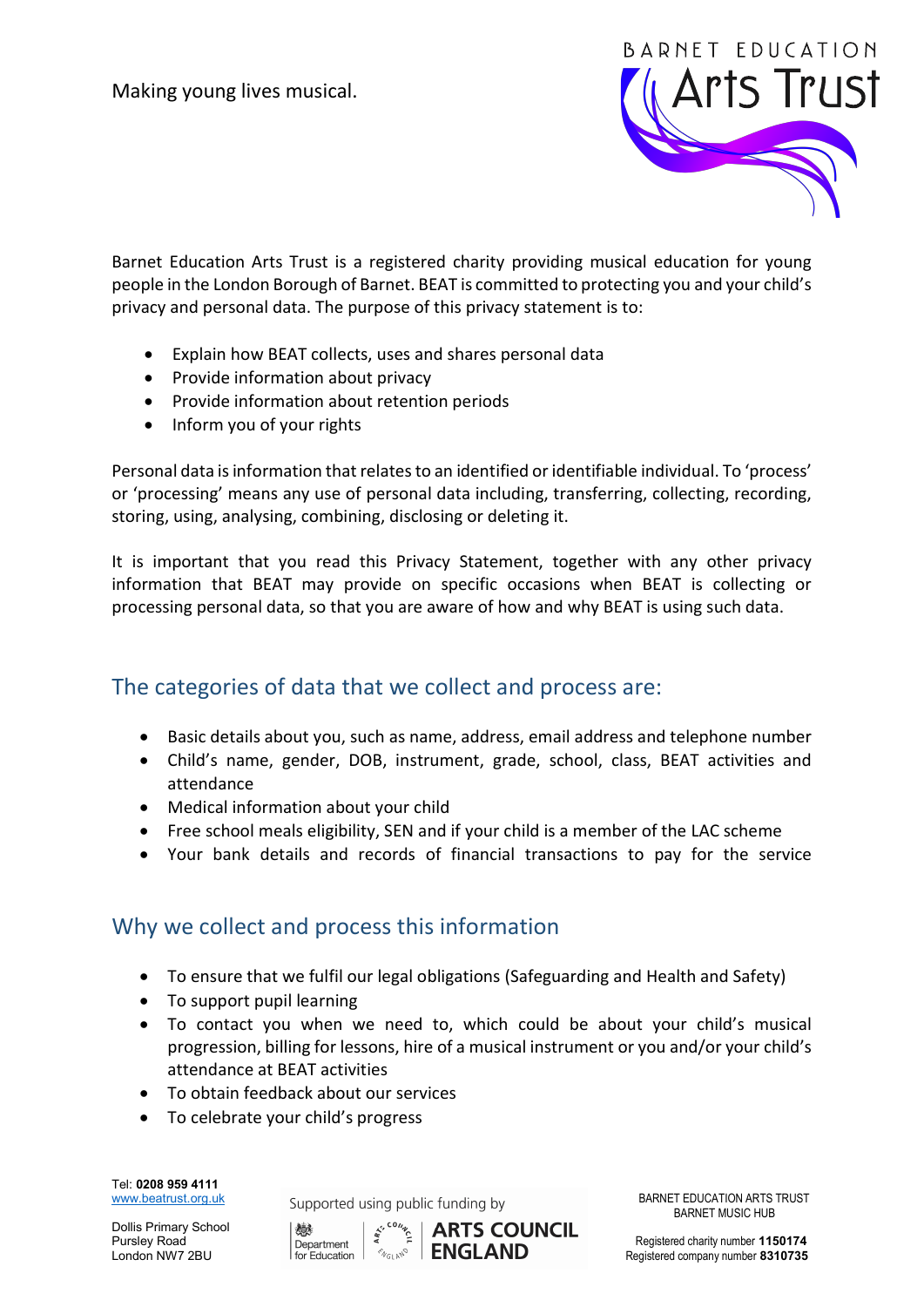

# Digital Media

BEAT will also create digital recorded media (including film, photos and audio) throughout the year to support pupil progress, document special events, promote BEAT activities, provide evidence for funders and funding applications, contribute to evaluations, inform parents/carers of a child's activity when away from home on BEAT trips, celebrate the diversity of members and musical genre and promote membership.

This media may be shared in the public domain, including over BEAT's social media platforms and website.

## The lawful basis on which BEAT processes this information

BEAT has identified lawful bases for processing personal data. These are:

- Performance of a contract
- Legitimate interest
- Consent
- Legal requirement

The legitimate interests of BEAT collecting and processing your personal data are:

- Visually documenting and recording activities
- Supporting and recording pupil progress and achievements
- Documenting special events
- Promoting BEAT activities
- Obtaining evidence for funders and further applications
- Evaluation purposes (both students and staff)
- Expectation from parent/carers to be able to take/view recorded media of their child
- Keeping parent/carers informed of children's activities when away from home on events/trips
- Celebrating diversity of members and musical genre

If you fail to provide certain information when requested, we may not be able to perform the contract we have entered into with you or we may be prevented from complying with our legal obligations.

Tel: 0208 959 4111

Dollis Primary School

www.beatrust.org.uk Supported using public funding by BARNET EDUCATION ARTS TRUST



BARNET MUSIC HUB

Dollis Primary School **Alternation Article School** (  $\frac{1}{25}$  c<sup>5</sup> c<sup>ov</sup><sub>2</sub> **ARTS COUNCIL**<br>Pursley Road Department Registered charity number 1150174<br>London NW7 2BU **Registered Company number 8310735**  $\text{L}_\text{for}$  Education  $\text{C}_{\text{for}}$   $\text{C}_{\text{for}}$   $\text{C}_{\text{for}}$  **NWT Registered company number 8310735**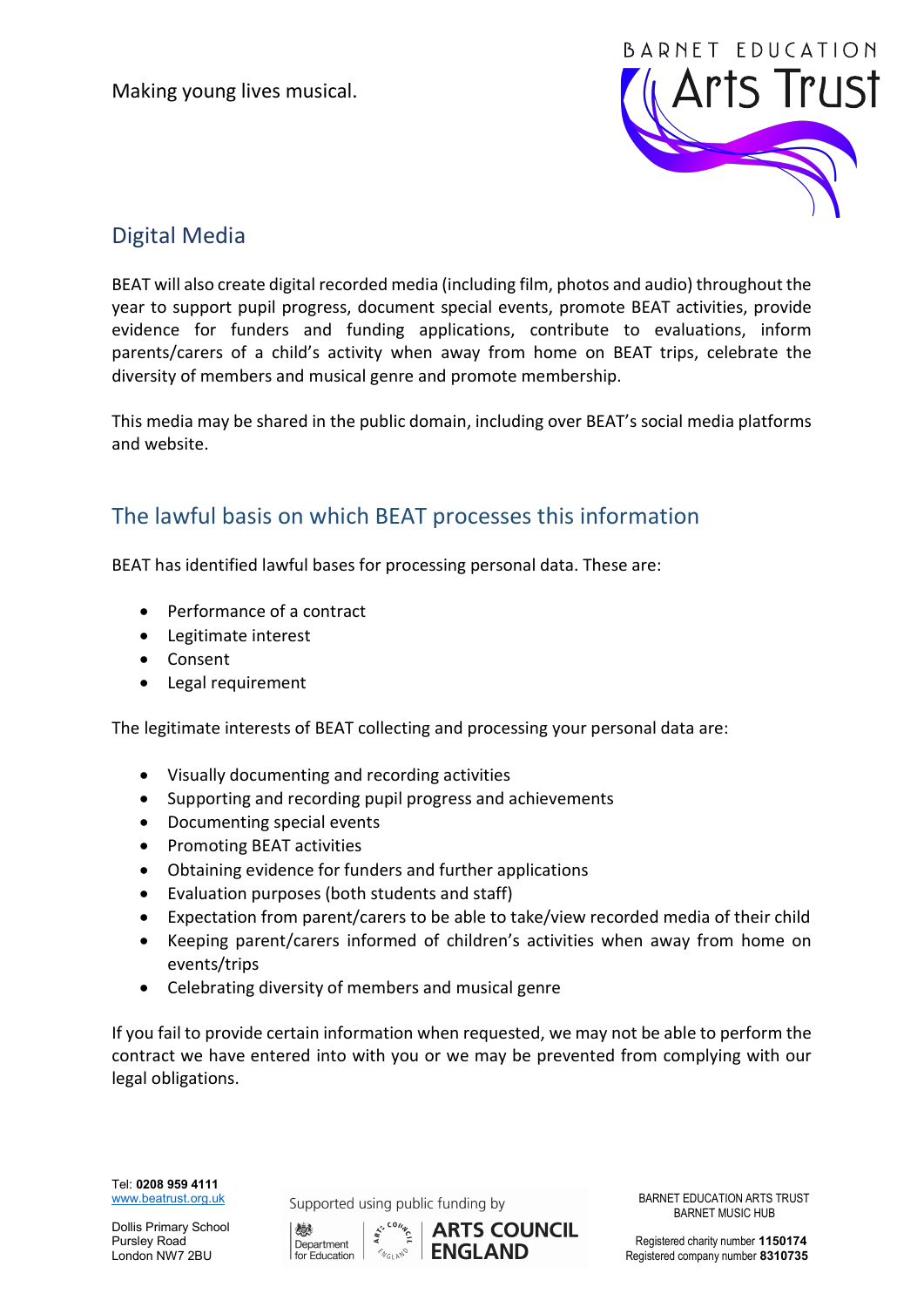

# Information sharing/recipients

BEAT may share personal information about you or your child with the following types of organisations:

- BEAT partners; for example The London Music Fund, in order to provide your child with additional opportunities
- A Local Authority's child licensing application team (where it is a legal requirement)
- Funding organisations, such as Arts Council England (where data will be anonymised)

There may be certain circumstances where BEAT would share data without consent, such as where it is required to do so by law, in connection with legal proceedings or regulatory activity, for the prevention of crime or for prosecution of offenders, to safeguard public safety, and in risk of harm or emergency situations. Only the minimum information for the purpose will be shared.

#### Automated Decisions

All the decisions BEAT makes about you and your child involve human intervention

#### Privacy and Retention

BEAT is committed to upholding the following principles:

- Personal data shall be processed fairly and lawfully, with due regard to all relevant legislation including, but not limited to, the GDPR and Data Protection Act, for specified purposes only and shall not be further processed in any manner incompatible with that purpose or those purposes
- The amount of personal data held will be adequate, relevant and not excessive in relation to the purposes for which it is held
- BEAT will review all personal data on an annual basis in order to ensure there are sound business or administrative reasons requiring the maintenance of that data
- Personal data shall be accurate and where necessary kept up to date
- Personal data shall be secured against unauthorised or unlawful processing, accidental loss, destruction or damage
- Personal data will only be held for as long as necessary to enable specified and lawful purposes to be achieved

Tel: 0208 959 4111<br>www.beatrust.org.uk

Dollis Primary School

Supported using public funding by **EXALL BARNET EDUCATION ARTS TRUST** 



BARNET MUSIC HUB

 $\text{L}_\text{for}$  Education  $\text{C}_{\text{for}}$ <sub>2</sub>  $\text{C}_{\text{for}}$  **ENGLAND** Registered company number 8310735